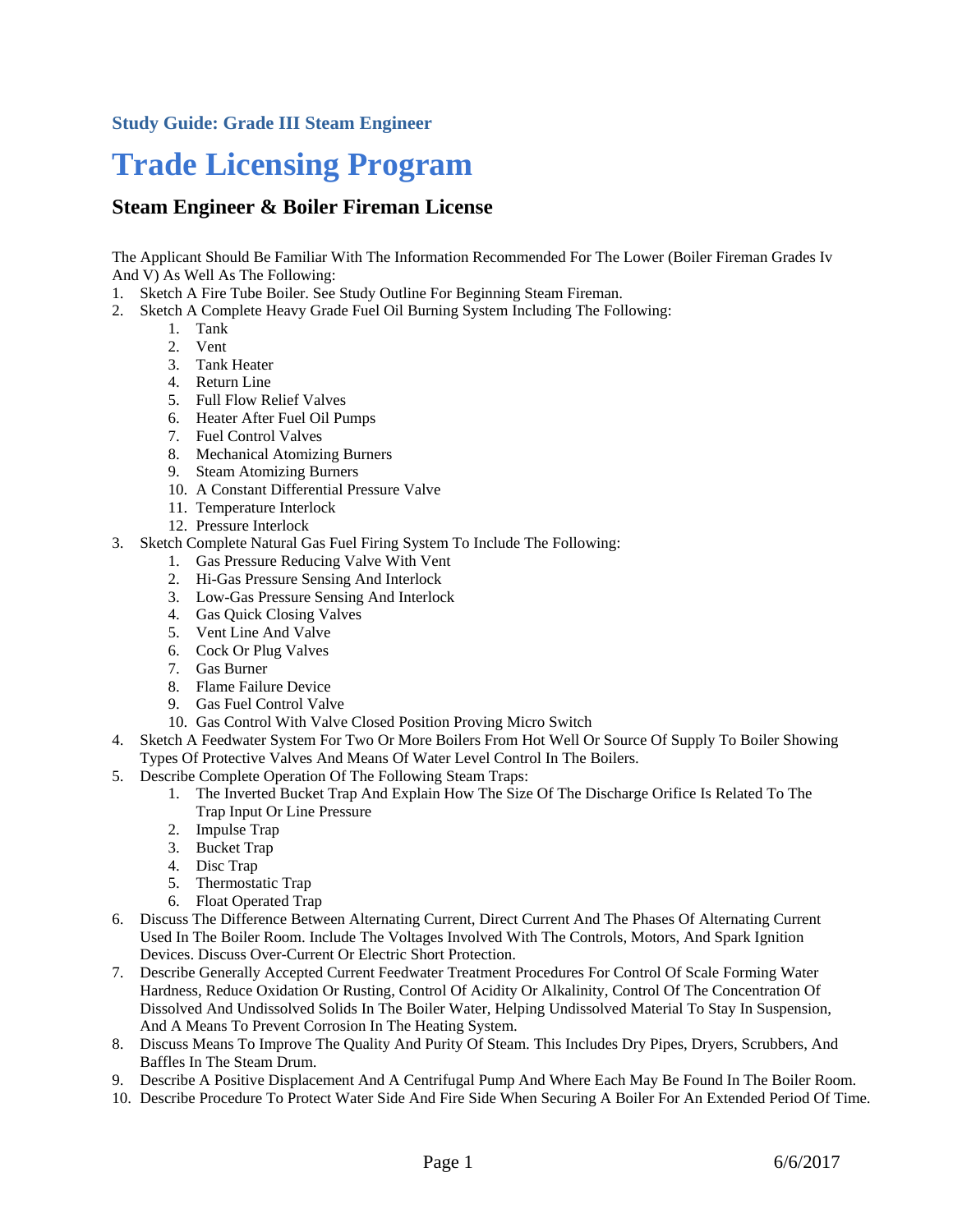- 11. Discuss The Differences Between A Fire Tube And A Water Tube Boiler And Describe Briefly An Example Of Each. Include Construction Details, Means Of Support, Superheaters, Air Preheaters, And Economizers.
- 12. Explain The Differences Between A "Pop" Safety Valve, A Relief Valve, And A Rupture Disk To Include The Reason For The "Popping" Action Of The Pop Safety Valve And The Blow Down Reseating Of The Same Type Of Valve.
- 13. Describe The Importance Of Furnace Draft And Means Of Obtaining A Balanced Draft. Include The Difference Between A Negative And Positive Pressure Furnace.
- 14. Describe A Deaerating Feedwater Heater To Include Location With Respect To The Feedwater Pump, Need For Venting, Operation, How Fed, How Water Level Is Controlled, And Reason For Having A Vacuum Breaker.
- 15. Discuss Necessity For Soot Blowers, How Operated, How Installed, And Proper Alignment.
- 16. Discuss Class A, B, And C Fire Extinguishers And Types Of Fires That The Extinguishers Are Used For.
- 17. Describe The Combustion Process And What Is Meant By Fuel Air Ration To Include What A Good Minimum Excess Air Percentage By Volume Is For Burning Natural Gas, Fuel Oil And Coal. Include The Means Used To Determine The Amount Of Excess Air.
- 18. Describe Procedures For Boiler/Furnace Maintenance To Include Cleaning Inside And Outside, Testing For Leaks, Examination Inside For Corrosion Inspection For Weakness, Feedwater Valves And Connections, Surface Blow Dry Pipes, Baffles, Water Column Lines, Safety Valves, Vent Valve Connection, Gage Connection, Cleaning Fireside Of Tubes And Tube Sheets , Fireside Corrosion, Pitting, Grooving, Fire Cracks, Bulging, Bagging, Blisters, Etc.
- 19. Discuss Proper Start-Up Of Auxiliary Steam Turbines And Describe Governing, Overspeed Trip, Types Of Bearings, Lubrication, Thrust Bearings, Governing When Used To Drive A Feedwater Pump, Etc. When Used To Drive A Centrifugal Feedwater Pump To A Battery Of Boilers And In Parallel With Other Feedwater Pumps, Discuss How The Turbine Driven Centrifugal Feedwater Pump Should Be Piped, How The Pump Is Brought On The Line And Precautions That Must Be Taken When Loading The Pumps And Running Them In Parallel.
- 20. Discuss Running Continuously Air Compressors To Include Starting, Means Of Unloading, Cooling Requirements, Water Traps, Intake Filters, Air Relief Valves, And Safety Alarm Devices.
- 21. Discuss Steam Tables Including A Comparison Of Steam And Water Density At Different Pressures Up To "Critical Pressure" And What Takes Place At That Point. Discuss The Difference In Volume Between One Pound Of Water And One Pound Of Steam From Atmospheric Pressure On Up. Know The Temperature And Pressure At Critical Pressure. Discuss The Enthalpy Of Water, The Enthalpy (Latent Heat) Of Evaporation, And The Temperature Of Saturated Steam At Various Gage Pressures From Atmospheric Pressure To Critical Pressure. Explain How These Characteristics Effect The Circulation And Generation Of Steam In The Boiler Up To And Past Critical Pressure. Discuss Superheat, Describing What It Is And Why It Is Used In A Power Plant. Describe What Happens To The Heat Stored In Water At The Boiling Point Temperature When The Boiler Pressure Is Reduced By An Additional Load Being Placed On The Boiler And There Is A Natural Lowering Of Boiling Point Temperature. Explain How This And The Lower Pressure On The Steam Bubbles Effects The Water Levels In The Boiler.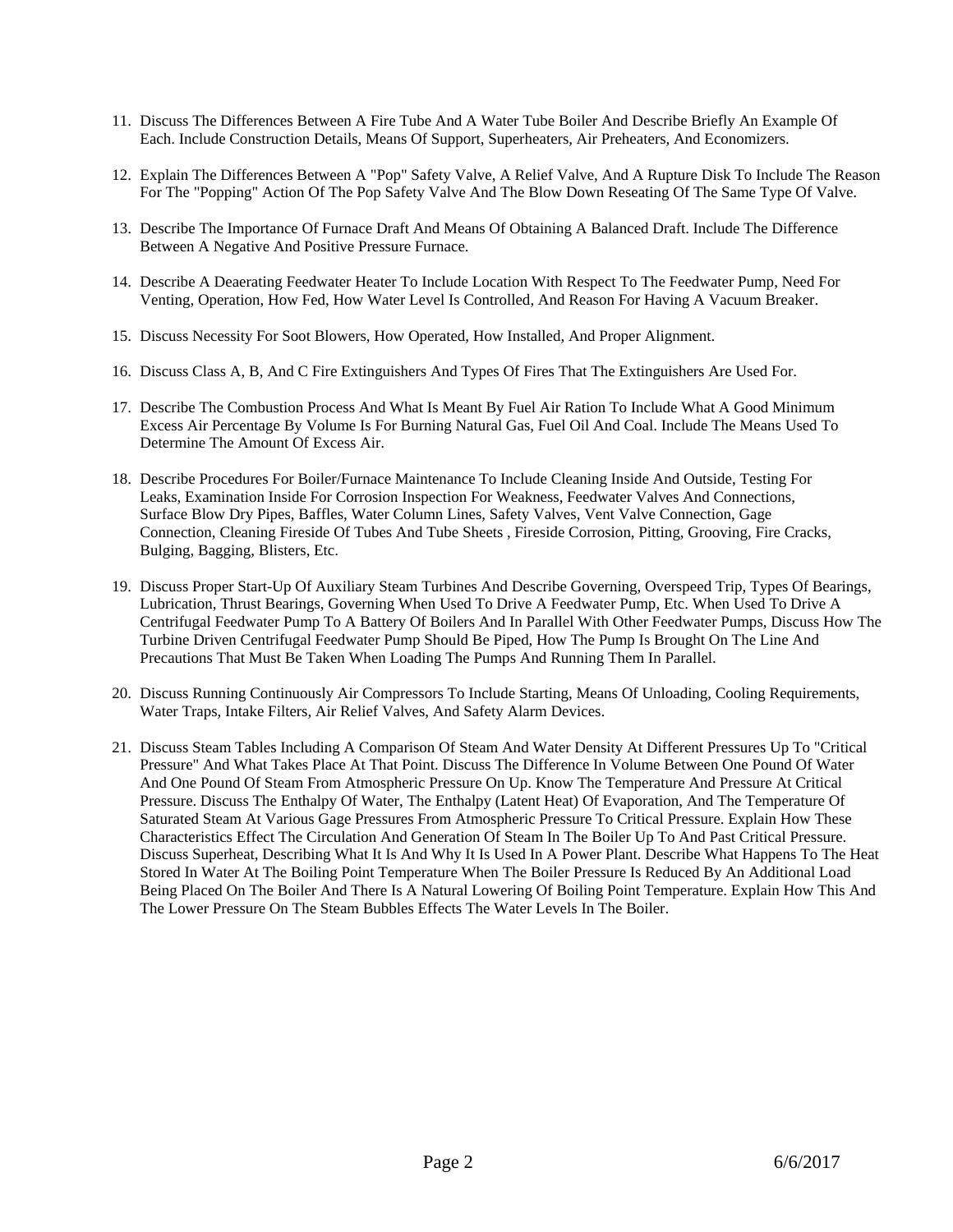22. Knowledge Of The City Of Seattle "Steam Engineer And Boiler Fireman License Law." and the "Seattle Boiler and Pressure Vessel Code".

| 1. Definitions                                          | 6.420.030 |
|---------------------------------------------------------|-----------|
| 2. License Required And Expiration                      |           |
| 3. Exemptions From License Requirements                 | 6.420.050 |
| <b>Grades Of Licenses</b><br>$\mathbf{4}$ .             | 6.420.070 |
| 5. Maximum Capacity Allowable For Grades Of<br>Licenses | 6.420.070 |
| 6. Issuance of Licenses. Method And Requirements        |           |
| 7. Special Licenses                                     |           |
| Department of Construction And Land Use<br>8.           |           |
| 9. Licenses To Be Posted or Carried                     | 6.420.180 |
| 10. Notice of Place of Employment                       |           |
| 11. Reporting of Defective Boilers                      | 6.420.150 |
| 12. Duties of Steam Engineers And Boiler Fireman        | 6.420.110 |
| 13. Observation And Inspection of Boilers               | 6.420.100 |
| 14. Posting of Regulations                              | 6.420.190 |
|                                                         |           |

*Last Updated: July 11, 1996*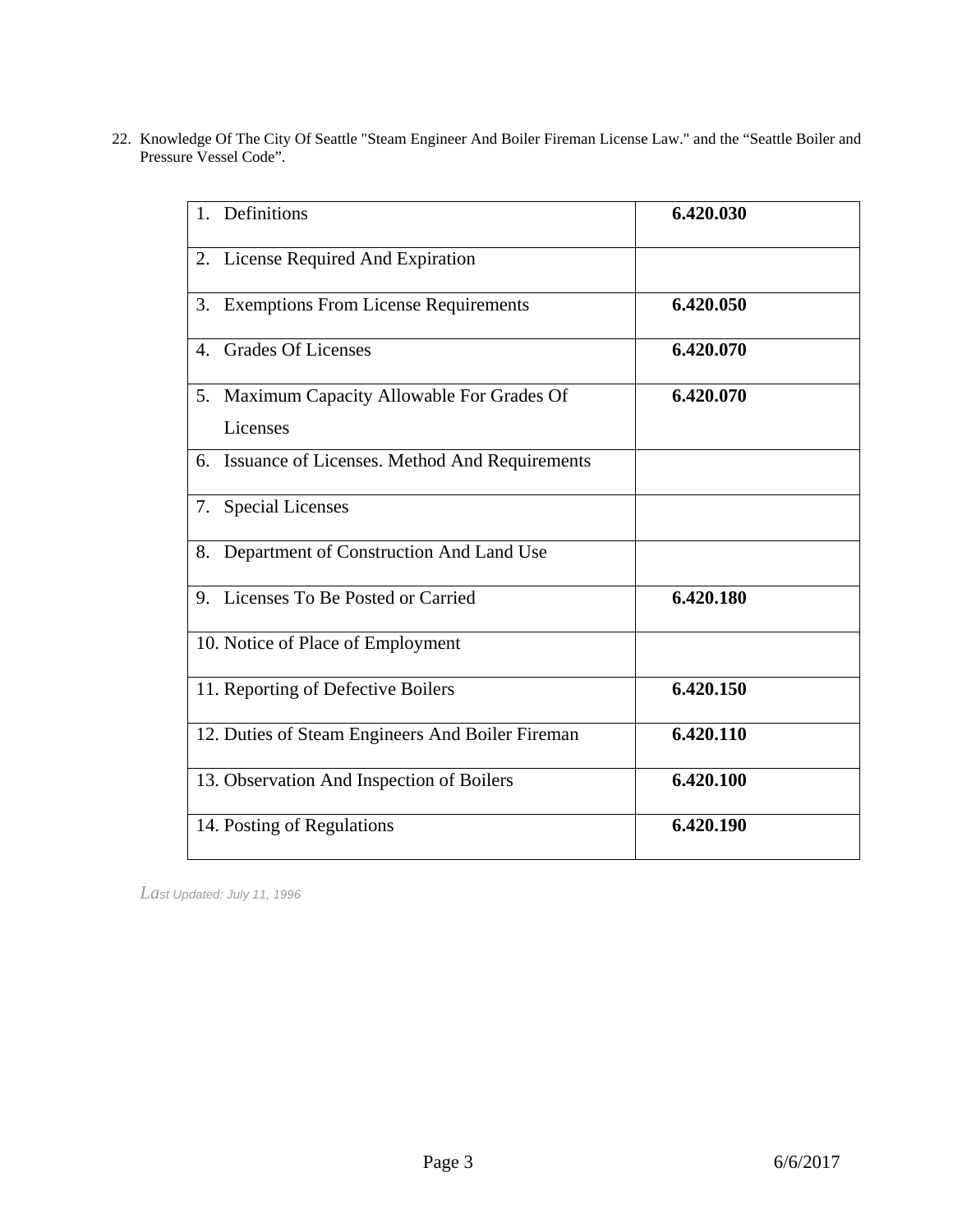#### **6.420.030 Definitions**

Words and phrases used in this chapter have the following meanings:

- **"Boiler"** means a closed vessel in which water is heated, steam is generated, steam is superheated, or any combination thereof, under pressure or vacuum by the direct application of heat. The term "boiler" also includes fired units for heating or vaporizing liquids other than water where these systems are complete within themselves.
- **"Boiler plant"** means one or more boilers and connecting piping and vessels within the same premises.
- **"Boiler supervisor"** means a steam engineer Grade I, II or III who has passed additional examinations as required by the Director pursuant to the provisions of this chapter.
- **"BHP"** means brake horsepower.
- **"Certified automatic boiler"** means a boiler equipped with certain controls and limit devices as required by the Seattle Boiler Code, and for which the Director has finalized an Automatic Certification Application Permit.
- **"Certified monitored boiler"** is a certified automatic boiler that meets the requirements of Section 330 of the Seattle Boiler Code and for which the Director has finalized a Monitored Certification Application Permit.
- **"City Boiler Inspector"** means a City of Seattle Boiler/Pressure Systems Inspector employed by the Department.
- **"Department"** means the Department of Planning and Development.
- **"Director"** means the Director of the Department of Planning and Development and authorized representatives.
- **"Hoist and portable boiler"** means a boiler used to provide steam for the operation of various types of equipment such as floating cranes, piledrivers and other similar types of equipment used in the construction industry.
- **"Hot-water supply boiler"** is a boiler having a volume exceeding 120 gallons, or a heat input exceeding 200,000 BTU per hour, or a water temperature exceeding 210 degrees Fahrenheit but not exceeding a temperature of 250 degrees Fahrenheit, or a pressure not exceeding 160 psi, that provides hot water to be used externally to itself.

**"kBtuh"** means thousand BTU per hour.

**"Low-pressure hot-water heating boiler"** is a boiler from which hot water is circulated for heating purposes at pressures not exceeding 160 psi and temperatures not exceeding 250 degrees Fahrenheit, that provides hot water to be used externally to itself.

**"Low-pressure steam-heating boiler"** is a boiler furnishing steam at pressures not exceeding 15 psi.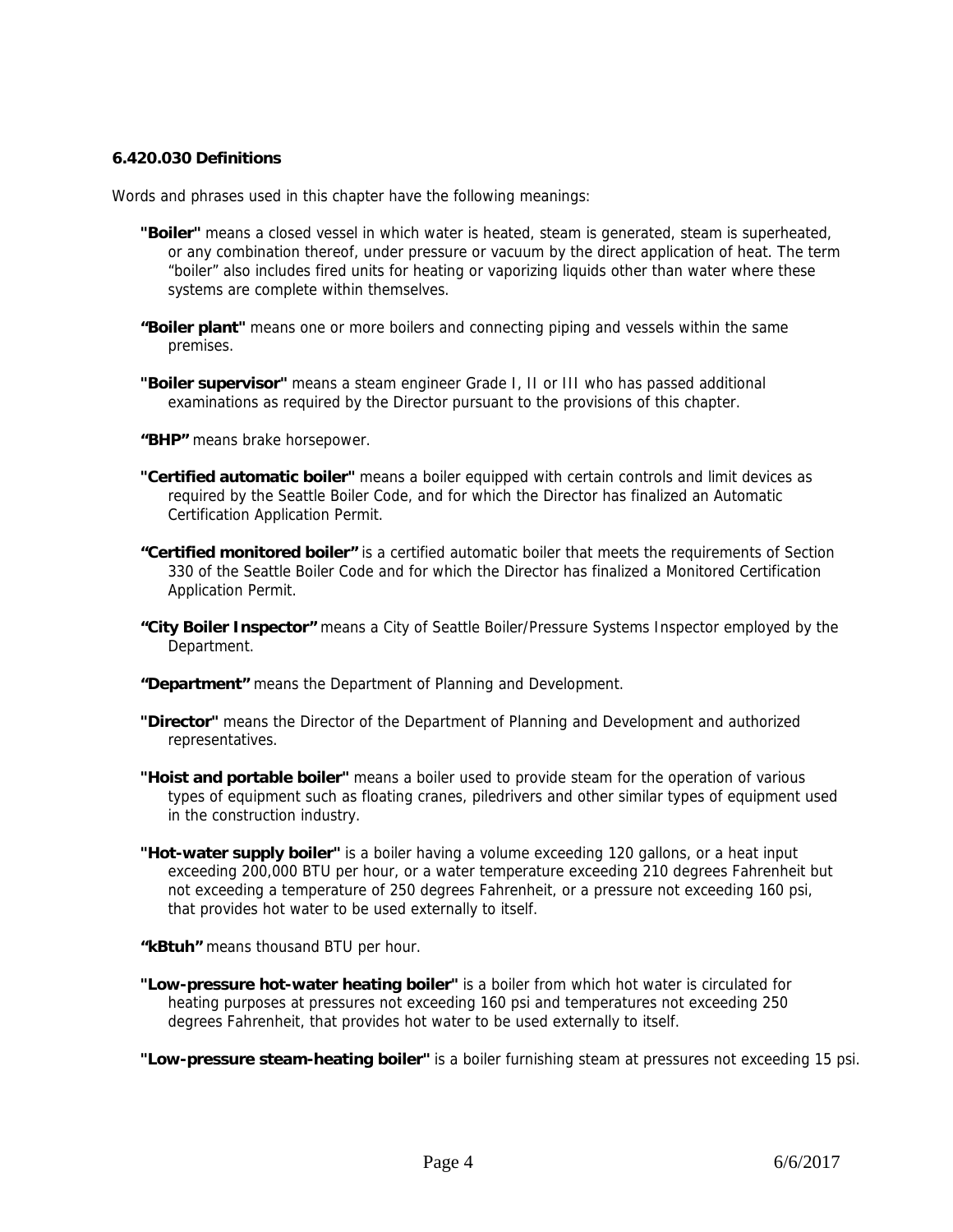- **"Nonregenerative system"** is a system in which the heat rejected by an engine is lost to the atmosphere.
- **"Out of service."** A boiler is "out of service" if it is manually shut down for inspection, maintenance, or repair, except for limited repairs and adjustments as set forth in Section 6.420.150.
- **"Potable water heater"** (fired, electric, solar, and indirect) is a closed vessel in which water is heated by the combustion of fuels, electricity, or any other source, and withdrawn for use external to the system. Potable water heaters do not exceed any of the following criteria or capacities: a nominal water-containing capacity of 120 gallons, a heat input of 200,000 BTU per hour, an operating temperature of 210 degrees Fahrenheit, and a pressure of 160 psi.
- **"Power hot-water boiler"** (high-temperature water boiler) is a boiler used for heating water or liquid to a pressure exceeding 160 psi or to a temperature exceeding 250 degrees F.
- **"Power steam boiler"** is a boiler in which steam or other vapor is generated at pressures exceeding 15 psi. For purposes of this chapter the term shall not include a small power boiler.
- **"psi"** means pounds per square inch.
- **"Regenerative system"** is a system in which the heat rejected by an engine is used in a boiler.
- **"Seattle Boiler Code"** is the Seattle Boiler and Pressure Vessel Code (Title 22 Subtitle IVA of the Seattle Municipal Code).
- **"Small power boiler"** is a power steam boiler with pressures not exceeding 150 psi and not exceeding 800,000 BTU per hour heat input.
- **"Steam engine"** means all prime movers using vapors from a boiler for motive power, steam-driven compressors, and steam pumps except steam pumps and similar auxiliaries used only as appurtenances for the operation of a boiler.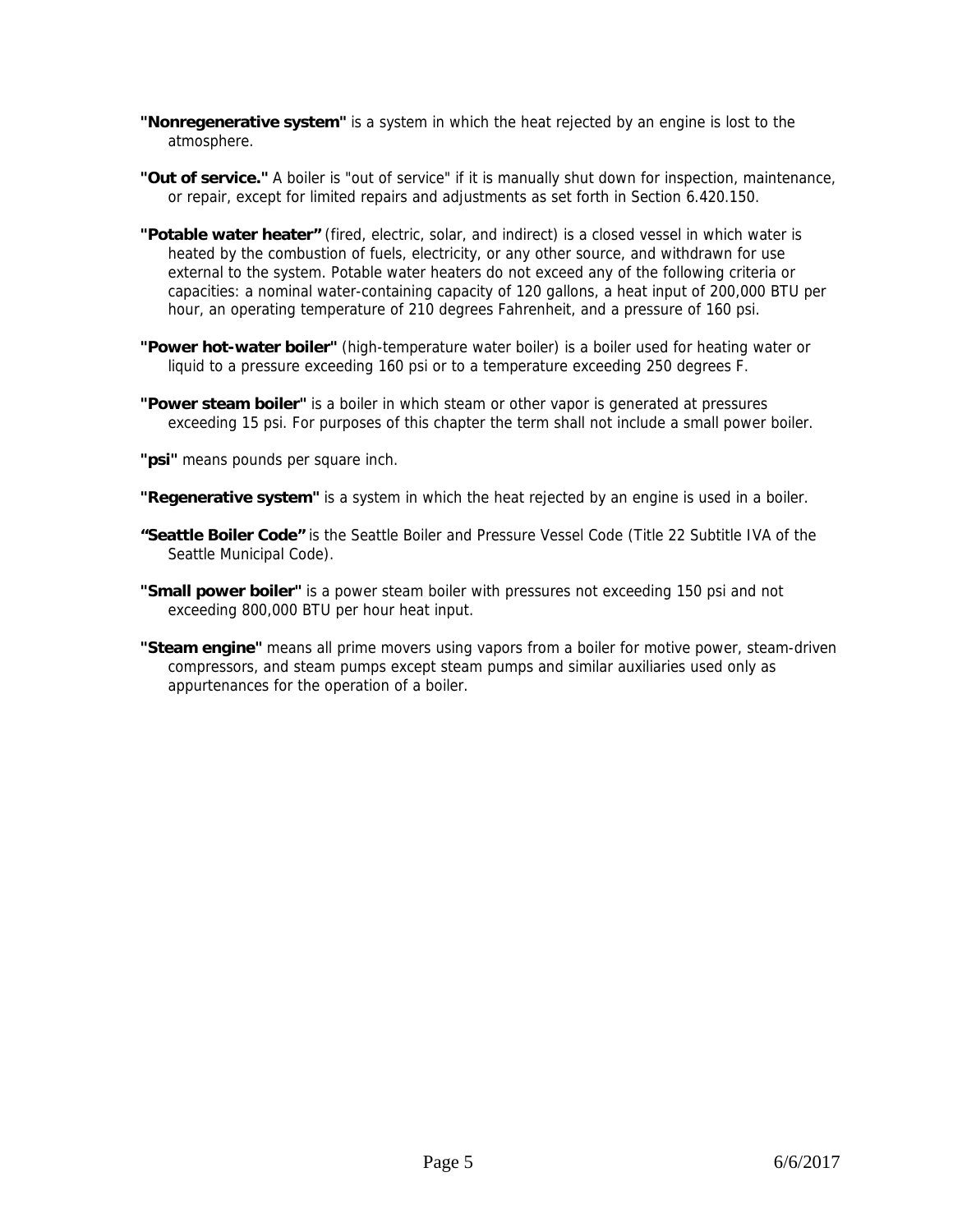#### **6.420.050 Exemptions from license requirements**

- A steam engineer's or boiler fireman's license is not required of any person in charge of, or operating, the following:
	- A.) Any boiler or steam engine subject to federal regulations;
	- B.) Any boiler not subject to reinspection by the Seattle Boiler Code;
	- C.) Low-pressure hot water, low-pressure steam and hot-water supply boiler plants having inputs of less than 2,500,000 BTU per hour;
	- D.) Any boiler having an input of less than 100,000 BTU per hour and a maximum pressure of 100 pounds per square inch or less;
	- E.) Potable water heaters;
	- F.) Ancillary equipment that may be connected to the operation of a boiler or boiler system such as, but not limited to, pumps, filters, pre-heaters, heat exchangers, and related pressure vessels;
	- G.) Non-regenerative gas turbines

#### **6.420.070 Grades of licenses and limitations.**

- A.) The grades of steam engineers' and boiler firemen's licenses are as follows: Grade I Boiler Supervisor
	- Grade II Boiler Supervisor
	- Grade III Boiler Supervisor
	- Grade I Steam Engineer
	- Grade II Steam Engineer
	- Grade III Steam Engineer
	- Grade IV Boiler Fireman
	- Small Power Boiler Fireman
	- Grade V Boiler Fireman
- B.) License Limitations. The Director may impose limitations on licenses restricting the licensee to the operation and maintenance of particular equipment at a stated location, or to the operation and maintenance of a certain class of boilers or steam engines, or to specified permitted services in connection with the operation and maintenance of boilers and steam engines. Limitations shall be based upon the applicant's qualifications and shall be reasonably related to the protection of the public in the safe operation and maintenance of boilers and steam engines. Limitations may include, but are not limited to the following:
	- 1. Operation of boilers only
	- 2. Operation of electric boilers only
	- 3. Operation of hot water boilers only
	- 4. Work at one address only
- C.) Applicants for a license shall possess the minimum qualifications for each grade of license as specified in Table A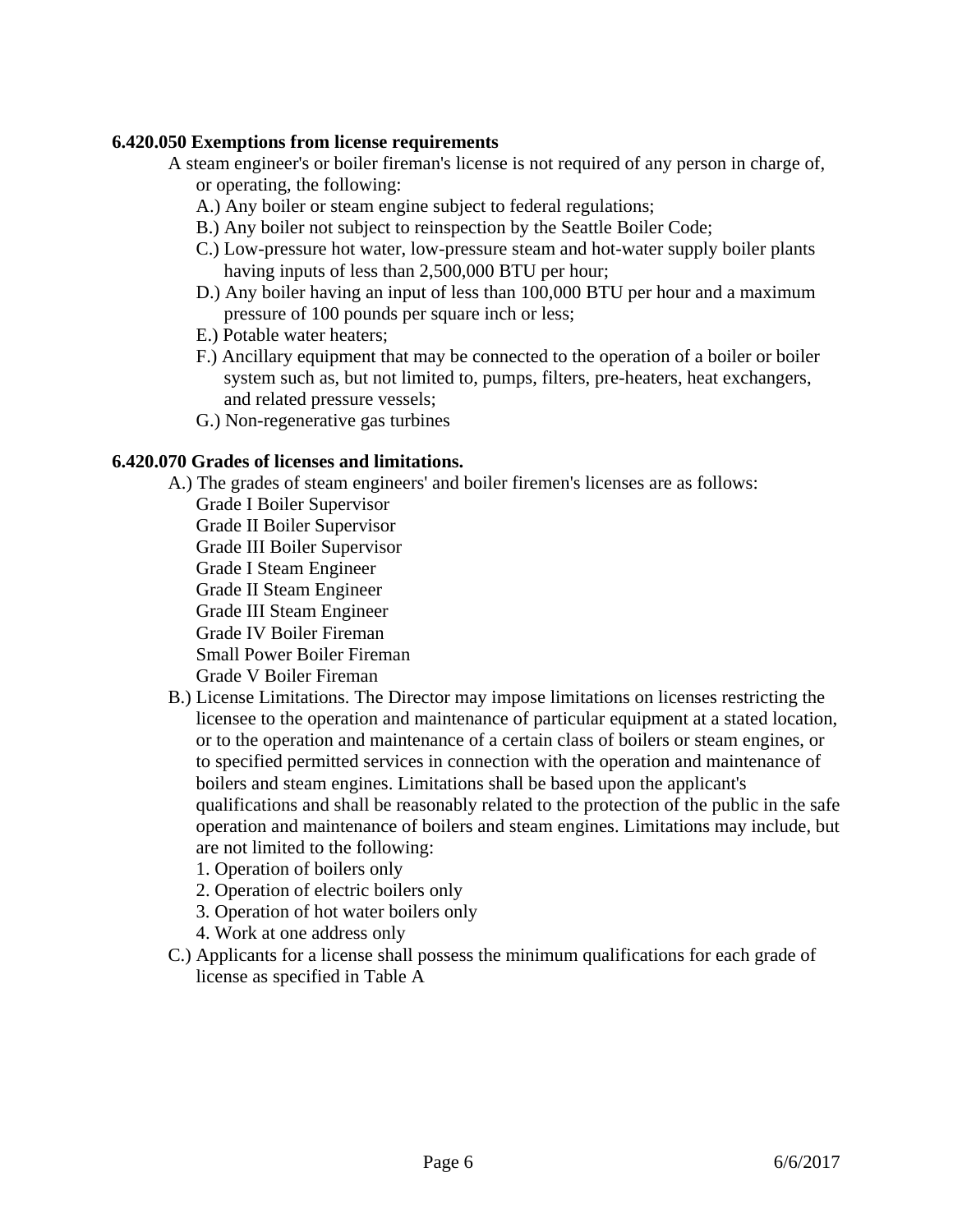| <b>Grade of License applied for:</b> | <b>Minimum Qualifications</b>                                                                                                                                                                                                                                                                                                                                                          |
|--------------------------------------|----------------------------------------------------------------------------------------------------------------------------------------------------------------------------------------------------------------------------------------------------------------------------------------------------------------------------------------------------------------------------------------|
| Grade I Boiler                       | At least one year of experience as a Grade I Steam                                                                                                                                                                                                                                                                                                                                     |
|                                      | Engineer pursuant to the                                                                                                                                                                                                                                                                                                                                                               |
| Supervisor                           | provisions of this ordinance.                                                                                                                                                                                                                                                                                                                                                          |
| Grade II Boiler Supervisor           | At least one year of experience as a Grade II Steam<br>Engineer pursuant to the provisions of this ordinance.                                                                                                                                                                                                                                                                          |
| Grade III Boiler Supervisor          | At least one year of experience as a Grade III Steam<br>Engineer pursuant to the provisions of this ordinance.                                                                                                                                                                                                                                                                         |
| Grade I Steam Engineer               | 1. At least five years of employment in a position directly<br>responsible for the operation of boilers, or<br>2. Educational substitution for experience as allowed by<br>Section 6.420.080 item 1, plus three years of experience.<br>Licenses shall be limited to boilers only unless the<br>applicant proves at least one year of experience in the<br>operation of steam engines. |
| Grade II Steam Engineer              | 1. At least four years of employment in a position directly<br>responsible for the operation of boilers, or<br>2. Educational substitution for experience as allowed by<br>Section 6.420. 080 item 1, plus two years of experience.<br>Licenses shall be limited to boilers only unless the<br>applicant proves at least one year of experience in the<br>operation of steam engines.  |
| Grade III Steam Engineer             | 1. At least three years of employment in a position directly<br>responsible for the operation of boilers, or<br>2. Educational substitution for experience as allowed by<br>Section 6.420. 080 item 1, plus one year of experience.<br>Licenses shall be limited to boilers only unless the<br>applicant proves at least one year of experience in the<br>operation of steam engines.  |
| <b>Grade IV Boiler Fireman</b>       | 1. At least one year of employment in a position directly<br>responsible for the operation of boilers, or<br>2. Allowable educational substitution for experience as<br>allowed by Section 6.420.080 item 1 or 2.<br>Licenses shall be limited to boilers only unless the<br>applicant proves at least one year of experience in the<br>operation of steam engines.                    |
| <b>Small Power Boiler Fireman</b>    | No previous experience required.                                                                                                                                                                                                                                                                                                                                                       |
| Grade V Boiler Fireman               | No previous experience required.                                                                                                                                                                                                                                                                                                                                                       |

# **Table A—Qualifications for Steam Engineer and Boiler Fireman Licenses**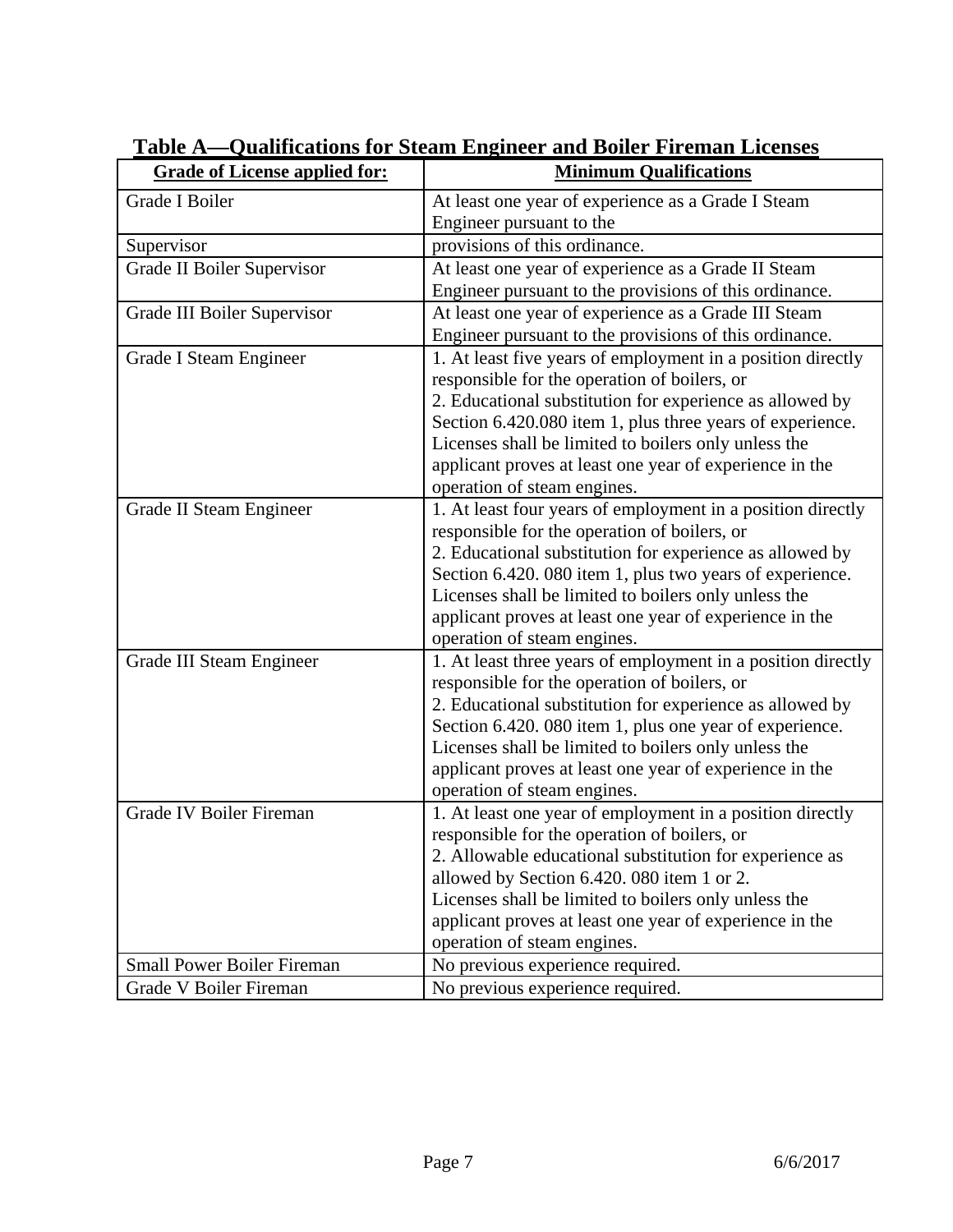#### **6.420.180 Licenses to be posted or carried.**

All licensed steam engineers and boiler firemen on duty shall display their licenses in a conspicuous place in the room where the boiler or steam engine is located. Licenses shall be effective only for the operation of the plant where they are displayed. When the posting of their licenses is not practicable, steam engineers and boiler firemen shall carry their licenses on their persons, and on demand shall exhibit the licenses. Boiler supervisors shall display legible copies of their licenses in the log book of each boiler they supervise, pursuant to the requirements of Section 6.420.120.

#### **6.420.190 Posting of regulations.**

A copy of this chapter or a condensed version thereof shall be posted by the employer in every boiler and engine room where licensed operators or boiler supervisors are required.

#### **6.420.150 Reporting of defective boilers.**

- A.) Before operating any boiler, steam engineers and boiler firemen shall examine the boiler permit issued for the boiler to see that the permit is in force. If the permit has expired the steam engineer or boiler fireman shall notify his/her employer. If the permit has been expired for more than 90 days, the steam engineer or boiler fireman shall also notify the City Boiler Inspector of the date of expiration. The steam engineer or boiler fireman shall note the pressure allowed by the permit and shall test the operation of the boiler and its control and safety devices for proper operation.
- B.) Whenever the steam engineer or boiler fireman believes any part of a boiler or steam engine to be in defective or potentially unsafe condition, the steam engineer or boiler fireman shall report the fact to his/her employer in writing. If immediate corrective action is not taken, the steam engineer or boiler fireman shall report such defective or potentially unsafe conditions to the City Boiler Inspector.
- C.) The City Boiler Inspector shall thereupon investigate the same, and report any lack of proper care on the part of any licensed person to the employer and the Director.
- D.) Steam engineers and boiler firemen shall report to their employers and to the City Boiler Inspector any damage or injury to any boiler or steam engine under their charge or care which affects the safe operation of the boiler or steam engine. The boiler and any parts thereof shall not be removed or disturbed before an inspection has been made by a department inspector unless for the purpose of saving life. Failure to make such reports shall be sufficient cause for the suspension or revocation of the license of the person in charge.
- E.) It is the duty of all licensed steam engineers and boiler firemen to report serious negligence in the care of boilers and steam engines to their employers and the City Boiler Inspector.

#### **6.420.110 Duties of steam engineers and boiler firemen.**

Licensed steam engineers and boiler firemen shall perform the following duties in connection with the operation and maintenance of boilers and steam engines:

A.) Test the operation of the boiler and its control and safety devices periodically on a routine basis in accordance with nationally recognized standards and/or boiler and control manufacturer's written recommendations;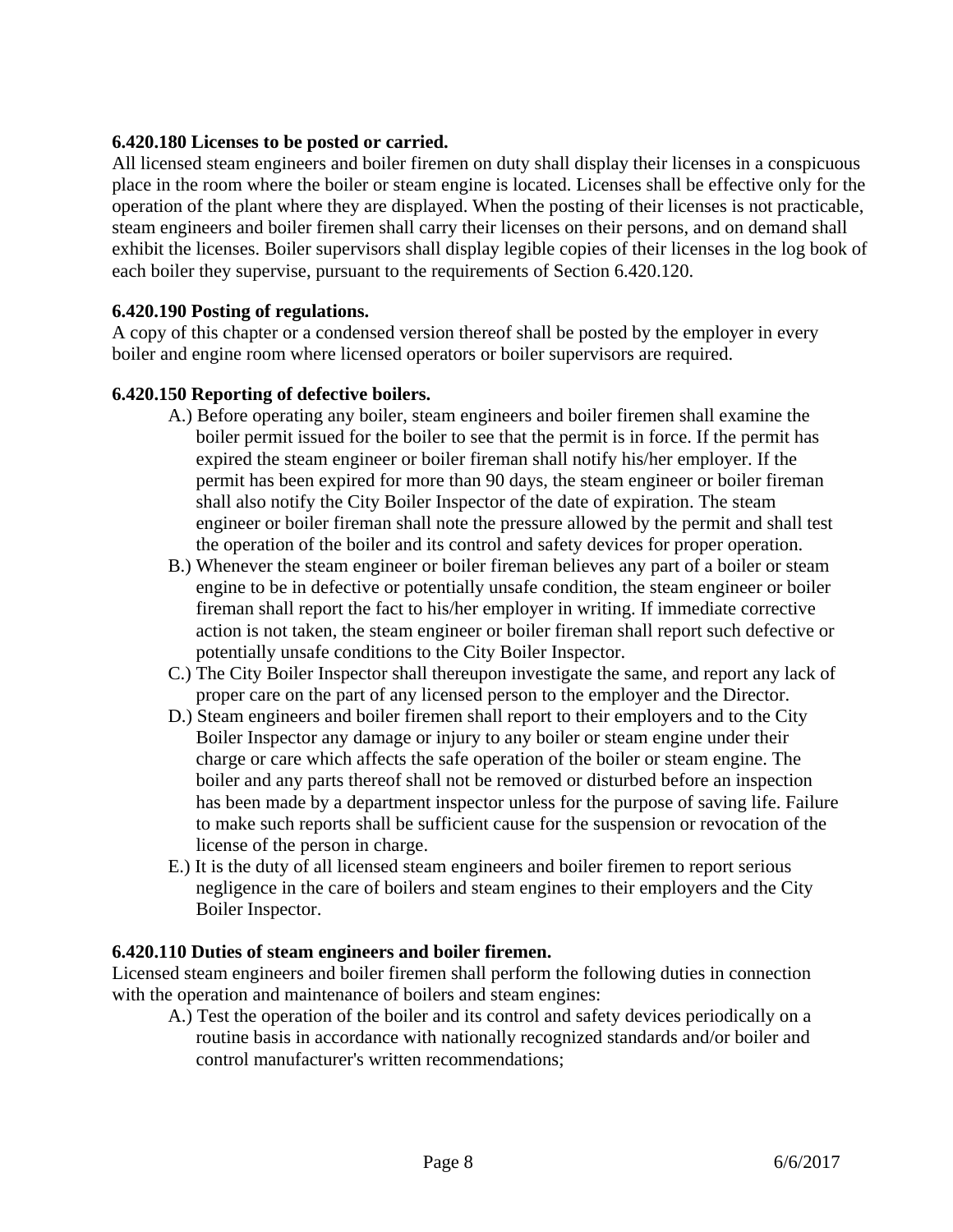- B.) Maintain and operate the equipment in a safe manner and according to nationally recognized standards such as those recommended by the American Society of Mechanical Engineers for boilers and as adopted by the Director;
- C.) Prepare and maintain a boiler log book and record, at least daily or as otherwise required by this chapter, such pertinent boiler readings and data as may be recommended by the boiler manufacturer, nationally recognized standards, or required by the Boiler Inspector and/or the senior license holder or other authorized person in charge of the boiler operation. The boiler logbook shall be kept on the premises at all times and be available for inspection by the City Boiler Inspector.

#### **6.420.120 Duties of boiler supervisors**

Boiler supervisors shall perform the duties listed in this section in connection with the supervision of automatic and monitored boilers.

- A.) Prepare boiler logbooks with the name, telephone numbers, and home and business addressees of the boiler supervisor on the front cover. The boiler logbooks shall be kept on the premises and be available for inspection by the City Boiler Inspector.
- B.) Determine the proper light-off, operating, and shutdown procedures and clearly set forth such procedures in the inside front cover of the boiler logbooks. Determine proper firing rate and the set point or operating limits of all safety devices required on automatic or monitored boilers by the Seattle Boiler Code. Boiler supervisors shall clearly mark such set point or limits in the inside back cover of the boiler logbooks.
- C.) Determine the list of pertinent boiler data entries to be recorded in the boiler logbooks by the boiler owners or the owners' designated representatives and list such entries on the inside back cover. This list shall include such items as any unusual conditions observed, including safety shutdowns, repairs required, adjustments required and adjustments made. All entries shall be made in the boiler logbook and shall include the signature of the person making such readings, observations, or adjustments. It is lawful to cross out words or sentences which should be changed or corrected but erasures are prohibited. The boiler supervisor's written instructions shall include the above signature requirement and the prohibition of erasures.
- D.) Examine each boiler and boiler logbook in accordance with the frequency of examinations required by Section 6.420.100. Examination shall include the testing of all control devices required for automatic boilers by the Seattle Boiler Code and the testing of monitoring systems when used.
- E.) If a boiler is a certified monitored boiler as defined in Section 6.420.030:
	- 1. The boiler supervisor shall cause signals to be sent to the monitoring station to test the reliability of the monitoring equipment and the response of the monitoring station.
	- 2. The boiler supervisor shall report all failures of either the equipment or the response to the City Boiler Inspector within 24 hours. Such report shall be in writing.
- F.) Boiler supervisors shall inspect and test all other controls on the boiler and shall flush the low-water cutoffs, if applicable, to assure that all control devices are in safe and proper operation. They shall permit continued automatic boiler operation only if their examination, inspection and testing indicate that the boiler is in a safe operating condition.
- G.) No modification, revisions, or alterations to a boiler or its control devices shall be made except under a boiler supervisor's supervision except: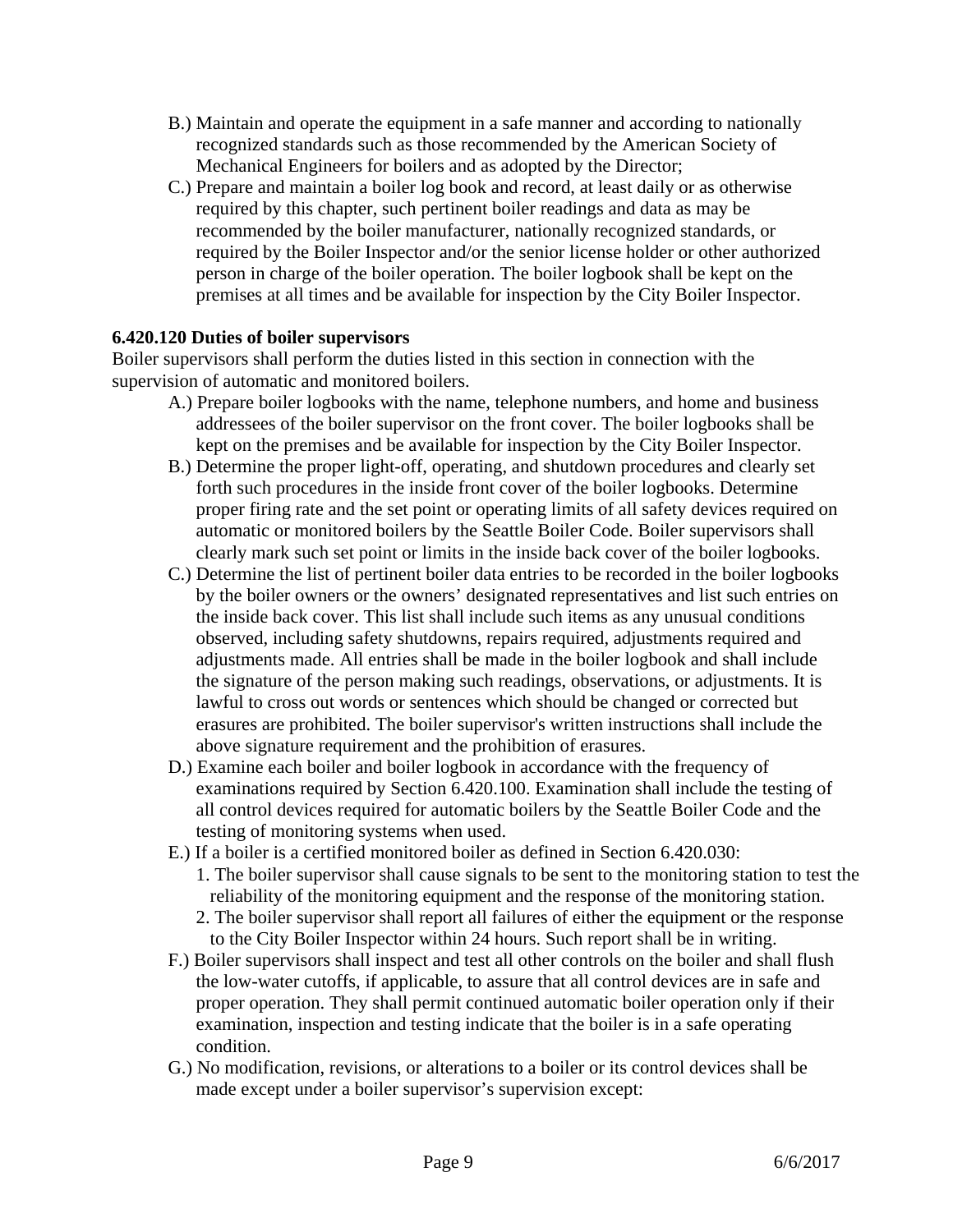- 1. Restoration of control devices to original factory operating conditions at the set point or within the operating limits determined by the boiler supervisor as set forth in the boiler logbook, or
- 2. Repair or adjustment of the burner system for viscosity changes or to correct fuel-air ratios to restore proper operation at the firing rate indicated in the boiler logbook by the boiler supervisor, or
- 3. Repair or adjustment of any other system not directly related to the primary safety controls or to the pressure vessel to restore such systems to proper operating conditions. Entries of such repairs or adjustments shall be made in the boiler logbook and shall include the signature of those making such repairs or adjustments.
- H.) Attend all startups of an automatic boiler out of service after corrective work other than limited adjustments or repairs by others as set forth in subsection G has been performed on the boiler, its firing equipment, or its control and safety devices. The boiler supervisor shall remain in constant attendance until:
	- 1. The boiler has reached its preset operating range of pressure, and
	- 2. The primary controls and safety devices have been proved, and
	- 3. The boiler is acceptable to him/her for continued operation.

Boiler supervisors are not required to be in attendance during light-off of original boiler equipment being installed by and under the control of the boiler manufacturer or the manufacturer's representative, by a boiler installation contractor or boiler or burner installer making such installation under the manufacturer's written instructions and recommendations. Boiler supervisor are not required to be in attendance during light-off following adjustment or authorized boiler or burner manufacturer alterations made by the above representative, contractor or installer within the guarantee or warranty time period during which time the representative, contractor or installer is obligated to render such service. The representative, contractor or installer shall furnish the boiler supervisor with recommended set points or operating limits of all control devices and recommended firing rates as well as other pertinent data in writing. The representative, contractor or installer shall record all subsequent changes, adjustments, alterations or recommendations in the boiler logbook and shall sign the logbook.

- I.) Provide for a substitute boiler supervisor to attend to boilers in the boiler supervisor's charge when he/she is unable to respond to trouble calls. The boiler supervisor shall list the names, home and business telephone numbers and addresses of substitute boiler supervisors on the front of the boiler logbooks.
- J.) Respond to trouble calls in accordance with the following:
	- 1. Make verbal contact with the licensed operator, boiler owner or the owner's representative within two hours of a trouble call from such person, and
	- 2. Have the capability of being present at a boiler site within four hours on a trouble call from that site.
- K.) A boiler supervisor may not act as both boiler supervisor and the licensed operator except when:
	- a. The boiler supervisor is a full-time employee of the boiler owner/user or,
	- b. The licensed operator is unavailable due to vacation, illness or similar temporary circumstances.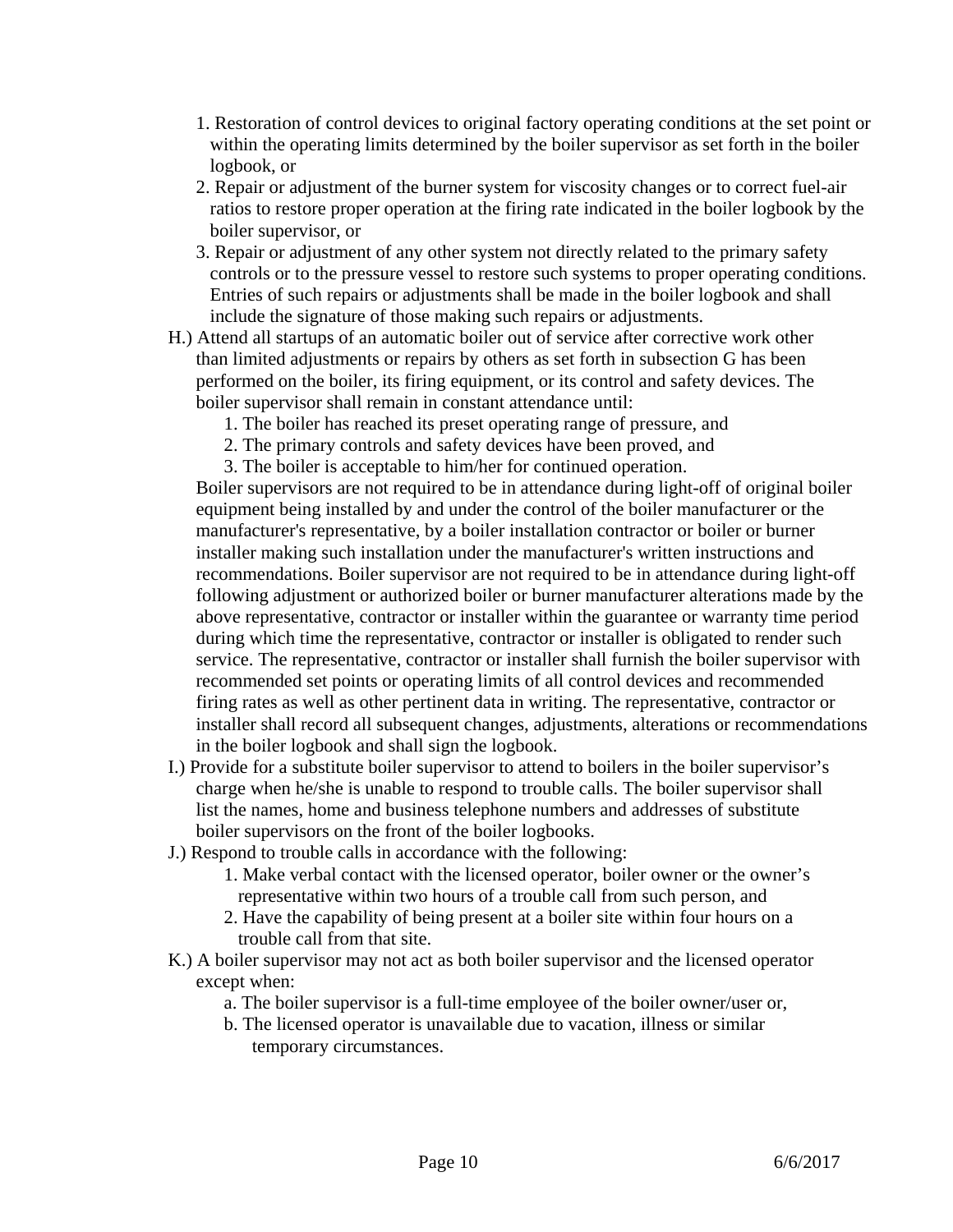#### **6.420.100 Observation and inspection of boilers**

- A.) The minimum requirements for operation and inspection of each type and capacity of equipment are as set forth in this Section and Tables B and C of this Section 6.420.100.
- B.) Constant attendance. When constant attendance is required by this chapter, the engineer or boiler fireman in charge of a boiler, boiler plant, or steam engine shall not leave the boiler room or engine room when the boiler or steam engine is being operated without first either stopping the steam engine and shutting off all sources of heat in the boiler, or being relieved by a person duly licensed under this chapter.

Exception: The steam engineer or boiler fireman may take an occasional break without stopping the engine, shutting down the boiler or being relieved. In no case may any break last more than 20 minutes.

- C.) Checked by boiler supervisor. When this chapter requires a boiler to be checked by a boiler supervisor, the boiler supervisor shall inspect all controls and safety devices pursuant to the requirements of Section 6.420.120 D, as a minimum.
- D.) Checked by licensed operator. When this chapter requires a boiler to be checked by a licensed operator, a person holding a license issued under this chapter shall perform a physical examination of the boiler or engine to ensure proper operation and maintenance pursuant to the requirements of Sections 6.420.110 and 6.420.150, as a minimum.
- E.) Twice daily check. When this chapter requires twice daily checks, the inspections that are required to be recorded in the boiler logbook by Section 6.420.110 shall be performed at least two times each day. The first check of the day shall be made not less than eight hours after the last recorded check of the previous day; the second check of the day shall be made at least six hours after the first recorded check of the day. Additional checks may be made to ensure safe operation of a boiler. Twice daily checks may not be performed by a Boiler Supervisor unless the Boiler Supervisor is a full time employee of the boiler owner.
- F.) Check once every two hours. When this chapter requires a check every two hours, a physical examination of the boiler or engine to ensure proper operation and maintenance pursuant to the requirements of Sections 6.420.110 and 6.420.150, as a minimum, shall be made at least once every two hours.
- G) For purposes of Tables B and C, the input ratings of boilers shall be computed as follows:
	- 1. For gas, propane and similar burners, the rating shall be equal to the burner input as rated and labeled by the burner manufacturer. Where actual fuel flow during burner operation at the maximum firing rate can be reliably measured, the burner input may be computed by such method.
	- 2. For oil burners, the rating shall be equal to the gallons-per-hour rating of the fuel nozzle or nozzles.
	- 3. For electric boilers the rating shall be equal to the electrical input in KW as rated and labeled by the boiler manufacturer.
	- 4. In the case of multiple fuel burners, the rating shall be the greater of all computed inputs.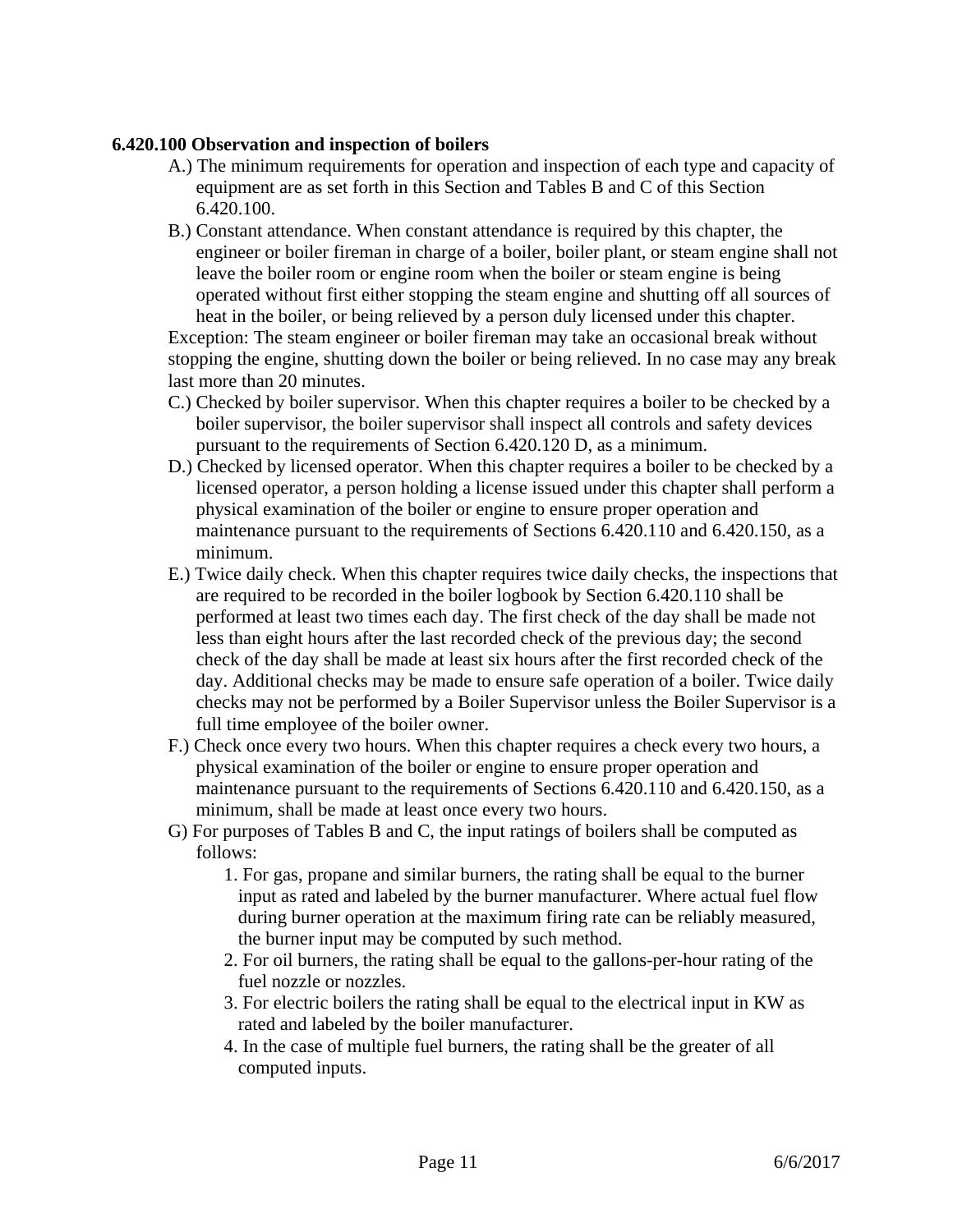- 5. For boilers in battery (connected to a common header), the rating shall be the cumulative input, as measured in paragraphs 1, 2, 3, or 4 above. For boilers in battery wired so that only a single boiler can operate at a given time, the license requirement shall be determined by the most restrictive individual license requirement for any boiler in the battery.
- 6. For regenerative systems, the BHP of the prime mover (gas turbine, engine, etc.) will determine the grade for downstream recovery boilers and steam turbines.
- H.) All checks of boilers pursuant to the requirements of this chapter shall be logged and recorded as set forth in Section 6.420.110

| <b>Table B License Requirements For Operation of</b>  | <b>Minimum License Requirement</b> |
|-------------------------------------------------------|------------------------------------|
| <b>Power Boilers and Steam Engines Type of Boiler</b> |                                    |

# **A. All Boilers**

 $0-100$  psi and  $0-100$  kBtuh input  $\vert$  No license required

# **B. Electric Boilers**

| Not exceeding 1.5 cu. ft. and not exceeding 100 psi | license required |
|-----------------------------------------------------|------------------|
|                                                     |                  |

# **C. All Boilers except Small Power Boilers**

| Less than 1,000 kBtuh input each; not certified as | I Check by a Grade IV Boiler Fireman once |
|----------------------------------------------------|-------------------------------------------|
| Automatic. No more than 2 steam boilers on same    | every two hours                           |
| header.1                                           |                                           |

# **D. Small Power Boilers**

| Maximum 800 kBtuh input; not certified as Automatic. | Semiannual check by a Grade III Boiler       |
|------------------------------------------------------|----------------------------------------------|
| No more than 2 steam boilers on same header          | Supervisor and twice daily checks by a Small |
|                                                      | Power Boiler Fireman; or a Small Power       |
|                                                      | <b>Boiler Fireman on premises</b>            |

# **E. Boilers certified as Automatic**

| 1. Maximum 20,000 kBtuh input. No more than 2 steam     | Check by a Grade IV Boiler Fireman once  |
|---------------------------------------------------------|------------------------------------------|
| boilers on same header with a combined capacity no more | every two hours                          |
| than 20,000 kBtuh <sup>1</sup>                          |                                          |
| 2. More than $20,000$ to $50,000$ kBtuh input           | Check by a Grade III Steam Engineer once |
|                                                         | every two hours                          |
| 3. More than 50,000 to 300,000 kBtuh input              | Check by a Grade II Steam Engineer once  |
|                                                         | every two hours                          |
| 4. More than 300,000 kBtuh input                        | Check by a Grade I Steam Engineer once   |
|                                                         | every two hours                          |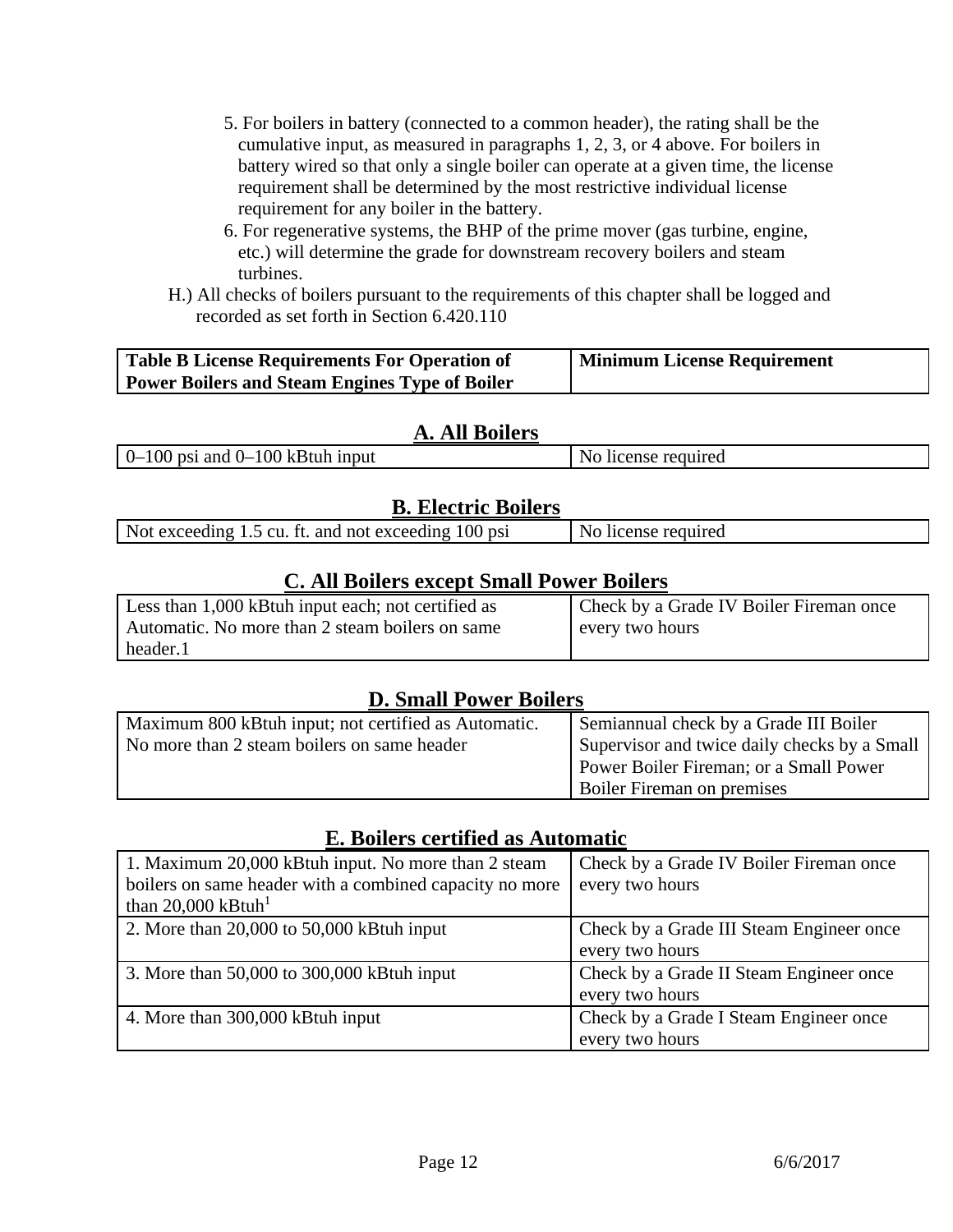| <b>F. Boilers certified as Monitored</b> |
|------------------------------------------|
|------------------------------------------|

| 1. Maximum 20,000 kBtuh input. No more than 2 steam     | Monthly checks by a Grade III Boiler        |
|---------------------------------------------------------|---------------------------------------------|
| boilers on same header with a combined capacity no more | Supervisor and twice daily checks by a      |
| than 20,000 kBtuh <sup>1</sup>                          | Grade IV Boiler Fireman                     |
| 2. More than $20,000$ to $50,000$ kBtuh input           | Monthly checks by a Grade III Boiler        |
|                                                         | Supervisor and twice daily checks by a      |
|                                                         | Grade III Steam Engineer                    |
| 3. More than 50,000 to 300,000 kBtuh input              | Monthly checks by a Grade II Boiler         |
|                                                         | Supervisor and twice daily checks by a      |
|                                                         | Grade II Steam Engineer; or Weekly checks   |
|                                                         | by a Grade II Boiler Supervisor and twice   |
|                                                         | daily checks by a Grade III Steam Engineer. |
| 4. More than 300,000 kBtuh input                        | Monthly checks by a Grade I Boiler          |
|                                                         | Supervisor and twice daily checks by a      |
|                                                         | Grade I Steam Engineer; or Weekly checks    |
|                                                         | by a Grade I Boiler Supervisor and twice    |
|                                                         | daily checks by a Grade II Steam Engineer.  |

# **G. All other boilers**

| 1. Maximum 20,000 kBtuh input. No more than 2 steam     | Constant attendance by a Grade IV Boiler |
|---------------------------------------------------------|------------------------------------------|
| boilers on same header with a combined capacity no more | Fireman                                  |
| than 20,000 kBtuh1                                      |                                          |
| 2. More than $20,000$ to $50,000$ kBtuh input           | Constant attendance by a Grade III Steam |
|                                                         | Engineer                                 |
| 3. More than 50,000 to 300,000 kBtuh input              | Constant attendance by a Grade II Steam  |
|                                                         | Engineer                                 |
| 4. More than 300,000 kBtuh input                        | Constant attendance by a Grade I Steam   |
|                                                         | Engineer                                 |

|                                | H. Steam engines                                                     |
|--------------------------------|----------------------------------------------------------------------|
| 1. Maximum 250 BHP             | Constant attendance by a Grade III Steam Engineer or the same        |
|                                | attendance requirements as the boiler serving the engine             |
| 2. More than 250 to 1,500 BHP  | Constant attendance by a Grade II Steam Engineer or the same         |
|                                | attendance requirements as the boiler serving the engine             |
| 3. More than 1,500 BHP         | Constant attendance by a Grade I Steam Engineer or the same          |
|                                | attendance requirements as the boiler serving the engine             |
| 4. More than 50,000 to 300,000 | Semiannual checks by a Grade II Boiler Supervisor and twice daily    |
| kBtuh max input.               | checks by a Grade II Steam Engineer; or Semiannual checks by a       |
|                                | Grade II Boiler Supervisor and twice daily checks by a Grade III     |
|                                | Steam Engineer.                                                      |
| 5. Over 300,000 kBtuh max      | Semiannual checks by a Grade I Boiler Supervisor and twice daily     |
| input.                         | checks by a Grade I Steam Engineer; or Semiannual checks by a        |
|                                | Grade I Boiler Supervisor and twice daily checks by a Grade II Steam |
|                                | Engineer.                                                            |